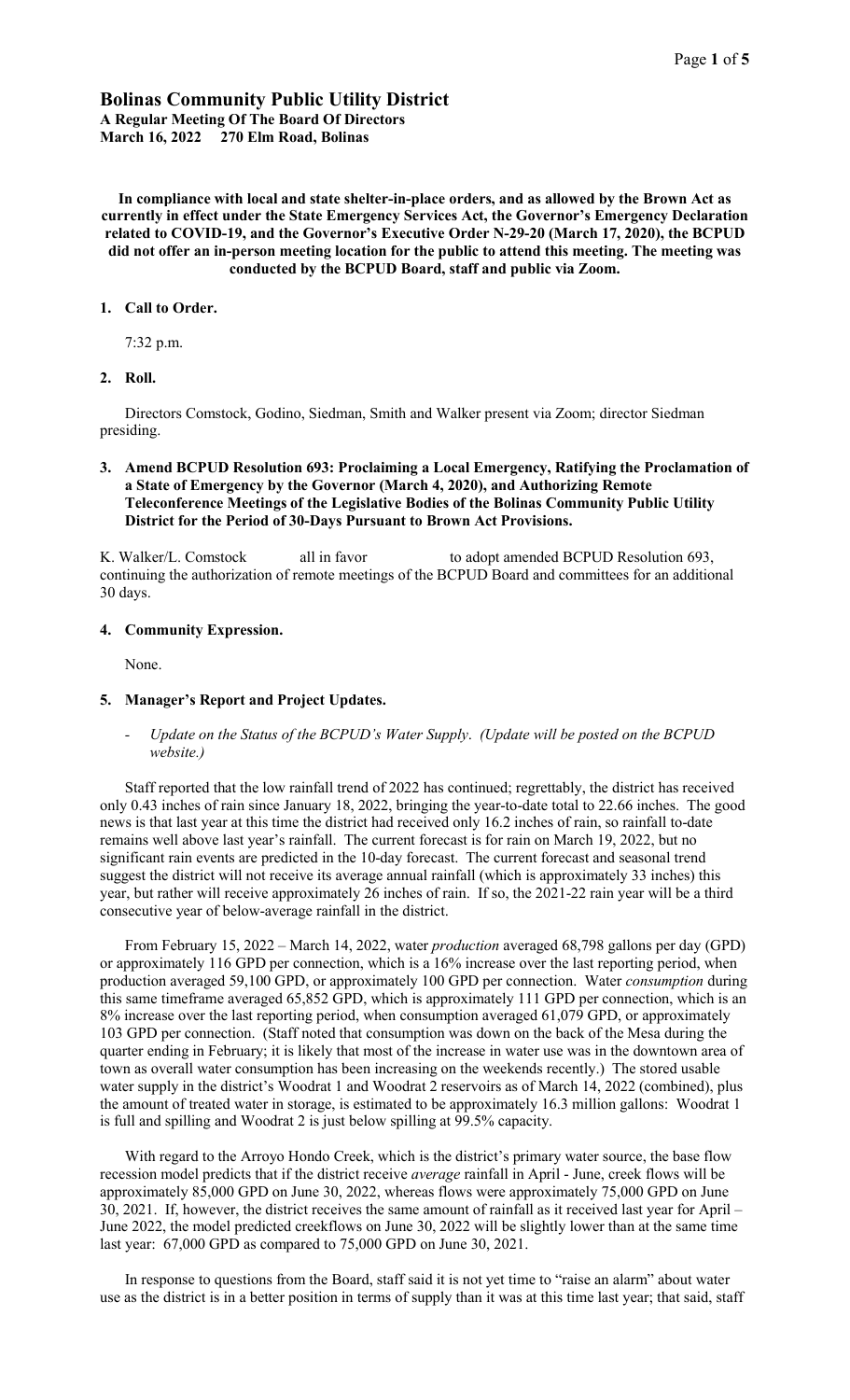is watching water use trends closely and will alert the community if and when unsustainable use patterns occur.

# *- Operations Update.*

Staff reported that the recent project to replace an old valve in the Brighton Avenue right-of-way near the intersection with Wharf Road was completed last month. A trench plate is still present on top of the road because staff is waiting for the County to delineate the area of paving that needs to be restored at the project site. Persistent high groundwater conditions in this vicinity also complicated the project.

The operations crew continues to work on the manual removal of invasive azolla from the surface of the Woodrat 1 Reservoir and has continued to develop ways to increase the efficiency of the work, removing considerable quantities of this fast-growing plant which is so detrimental to the water quality of this important emergency back-up source.

Staff conferred with a new engineering firm this week – David's engineering out of Davis – concerning the Arroyo Hondo lower gate repair project. This firm is very familiar with this type of gate, which is more commonly used by irrigation districts, and is interested in the project, but the engineers need to determine whether they can fit it into their 2022 work plan. It seems clear at this point that a replacement gasket is needed, at a minimum, which will need to be custom-made as the gate is not a standard size (per the manufacturer).

Staff conferred earlier this month with Allan Richards of Stetson Engineers and requested a proposal for engineering services for the replacement of the discharge piping at the storage tank site on Mesa Road for the Board's consideration at the April meeting. This project is listed on the Five-Year Capital Improvement Plan and staff would like to complete it prior to the West Tank Rehabilitation Project. As part of the project, staff will drain the West Tank (as it will need to be empty for the replacement of certain appurtenances) and this will provide an opportunity to inspect the interior.

The district continues to await word on the outcome of the grant applications it submitted to the Department of Water Resources ("DWR") for funds to install the treatment facilities at the Wharf and Resource Recovery wells. Unfortunately, the word is not encouraging at this time because there evidently are 60 applications ahead of the district's and not enough funding for all of them. Staff has made clear that the district considers these to be urgent projects to diversify the district's water sources in light of the ongoing drought and climate change predictions of longer and deeper drought conditions.

Staff previously reported that the district has been randomly selected by the Environmental Protection Agency ("EPA") to participate in the Unregulated Contaminants Monitoring Rule (UCMR 5) for polyfluoroalkyl substances ("PFAS"). Staff will be attending a 3  $\frac{1}{2}$  hour UCMR 5 "stakeholder" meeting on March 17, 2022 to learn more about the implications for the district. Staff also previously reported that the new Lead and Copper Rule requires all community water systems to inventory all of their *customer's service lines* (i.e., piping from the water meter to the home) and determine the materials of the lines and fittings, which is a massive undertaking. The deadline to complete the survey is October 16, 2024. The State Water Resources Control Board is hosting a webinar on how to comply with the new rule on March 29, 2022 and staff plans to attend.

On the sewer side of operations, staff continues to work with the district's consulting engineer at West Yost on the permit transition process and to obtain permission from the Regional Water Quality Control Board ("RWQCB") for the seven proposed connections to the sewer system on Canyon Road. The RWQCB staff have requested the district conduct a specific analysis to demonstrate that the treatment ponds and disposal fields have sufficient capacity to handle the additional flow from these seven connections, and West Yost is working on this analysis per the Board's direction at a previous meeting. In response to questions from director Comstock, staff said that it will be during the permit transition process that the district will be able to consider the broader question of whether additional connections can be added (beyond the seven on Canyon Road) and, if so, what sort of system improvements will be required/how will they be funded (i.e., presumably via grants under the state's "septic to sewer" program).

Staff has reached out to two engineering firms for proposals to rehabilitate the wet well and install a manhole grinder at the Wharf Road lift station, and for the replacement of the cleanout assembly on Olema-Bolinas Road.

Staff reported that one of the solar inverters at the wastewater treatment facility has failed. The failure was reported to Day Electric, who negotiated with the manufacturer to obtain a refurbished replacement inverter at no cost under warranty. The refurbished inverter was delivered last week and the installation (by Day Electric) is planned for next Friday at a cost of \$1,075.

Staff directed the Board's attention to a proposal from Gannett Fleming (by Drew Kennedy and Bill Millhone, formerly with Sage Engineers) to update the 2011 bluff evaluation and assessment of the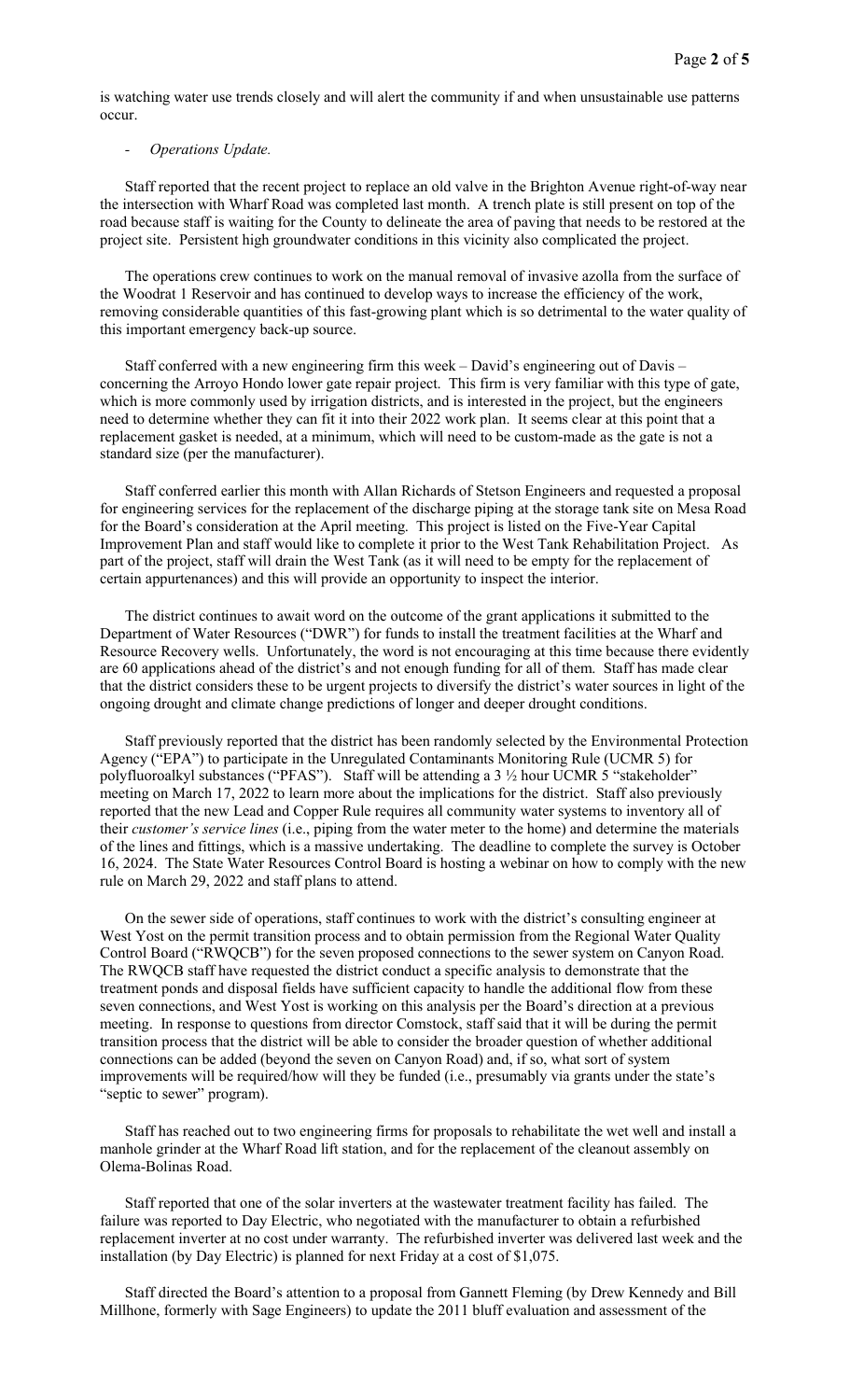wooden seawall at toe of the bluff at Surfer's Overlook at a cost of \$24,890. Staff participated in a conference call the engineers as well as Ralph Camiccia and Remick Hart from the Save Terrace Avenue at Surfer's Overlook Committee about the scope of work. Ultimately, it was agreed that the work should stay narrowly focused (for now) on the condition of the bluff and wooden seawall with the goal of providing updated information to the County in order to advocate for a "public-private partnership" project to repair the wooden seawall (which the County originally installed in the 1960's), much as occurred with regard to the project to repair of the road-level retaining walls above several years ago. Ralph Camiccia confirmed that the Committee is satisfied with the Gannett Fleming proposal; staff said it will be included on the agenda for consideration during the Board's regular meeting in April.

Earlier in the day staff and director Smith conducted a site walk of the bike path with a biologist and civil engineer from whom the district has requested proposals for the biological site assessment and engineering plans and design needed for the project to hard-surface the bike path. Proposals are expected to be submitted in time for the Board to consider them at the April regular meeting. The district continues to wait for an amended contract from California State Parks with the increased grant amount (due to the transfer of allocation from Mesa Park) and a resolution of the deed restriction issue.

Staff reported that the court hearing on the petition for writ of mandate filed by AMJT Capital LLC and the district concerning the California Coastal Commission decision on the Bolinas seawall repair project will be held this Friday.

The Board reviewed correspondence sent and received since the last regular Board meeting, including but not limited to a copy of the draft Marin Local Agency Formation Commission ("LAFCO") Municipal Service Review ("MSR") of the West Marin Special Districts which has been issued for public comment; staff will include an item on the April regular Board agenda for consideration of the draft MSR.

### *Alliance of Coastal Marin Villages/Coastal Communities Working Group.*

The Alliance of Coastal Marin Villages ("ACMV") met remotely on March 3, 2022 with Supervisor Rodoni and his guests, Sarah Jones, Assistant Director of the Community Development Agency, and Chloe Cook, Manager of West Marin Health and Human Services. There was considerable discussion about the status of the Local Coastal Program ("LCP") Update, as well as the County's update of the Housing and Safety Elements of the Countywide Plan. Sarah Jones said that County staff are working actively and collaboratively with California Coastal Commission ("CCC") staff on a new approach for completing the Environmental Hazards chapters of the LCP, focusing first on topics where the County and CCC staff are more closely aligned, and then tackling the more controversial issues.

## 6. Request for Financial Relief from Quarterly Water Bill pursuant to BCPUD Resolution 553 – 73 Olema-Bolinas Road (N. Franklin).

Neshama Franklin said that she had no idea there was a leak on her property until a BCPUD shift operator came to her door after reading the meter and advised her there was a huge leak. She said the operator shut off the meter to stop the water loss and connected her with a local plumber who was able to complete a prompt repair. Staff confirmed that the leak occurred right near the meter on Olema-Bolinas Road and the water accumulated in the road-side ditch, rather than on any portion of the property near the house. Director Godino noted that the leak occurred during the quarter ending in December and the district received a considerable amount of rain during October, November and December, so it is understandable that the leak was not noticed at this time. Director Smith concurred and suggested this be considered a blind leak, eligible for a 90% forgiveness.

D. Smith/G. Godino all in favor to grant financial relief equivalent to 90% of the amount of the water loss attributable to the leak, as determined by the average historical water use at this property during the same quarter during the prior three years.

# 7. Marin County Community Development Housing and Safety Elements of the Countywide Plan 2023-2031: *Site Selection in Bolinas*.

Staff said that this item is on the agenda to ensure that the Bolinas community is aware of the site selection process underway at the County, particularly since Supervisor Rodoni is urging local residents to participate and provide input during the County's development of the housing and safety elements. Briefly stated, the County of Marin has received a mandate from the state to create 14,000 new housing units in Marin from 2023-31 (3,600 units to be located in West Marin). Accordingly to County staff, this number was a shock because during the prior 8-year cycle, Marin was mandated to create 800 new units, 200 of which have been built. Per Supervisor Rodoni, this is a crucial opportunity for the public to provide input as to how the County should manage "inevitable" change as the state legislature demands that more housing be developed in California to meet the housing crisis – counties failing to do so could face significant consequences under the new housing laws. Staff directed the Board's attention to a letter from the Alliance of Coastal Marin Villages submitted to the County on this topic, which emphasizes the importance of considering community plans in West Marin during the site selection process.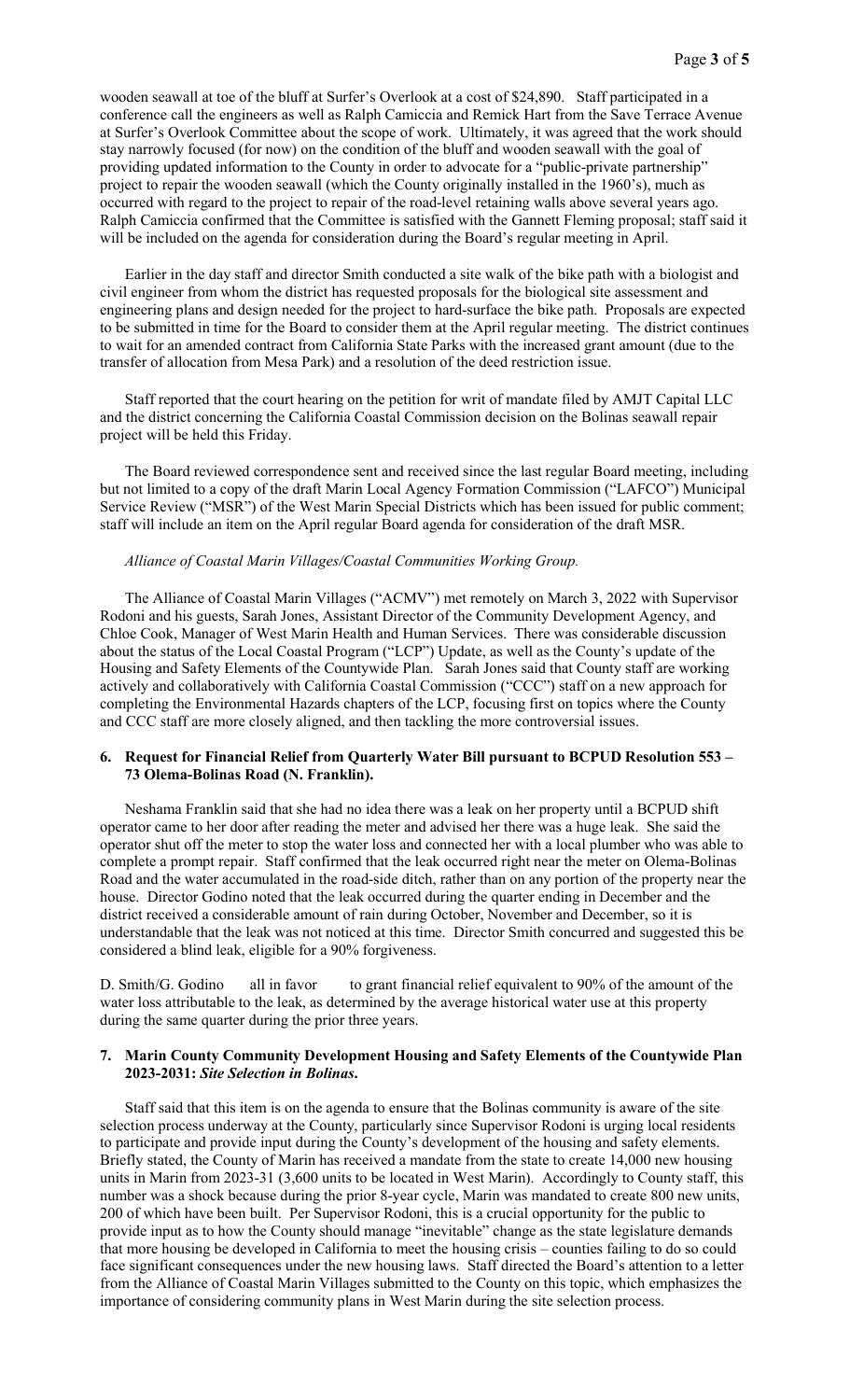Janine Aroyan said that she attended one of the recent County meetings on this topic and learned that a firm was hired by the County to identify areas in West Marin that should be considered for development; she noted that this firm's site selection recommendations have been met with considerable opposition in the local communities.

### 8. Grant of License and Agreement between the Bolinas Community Land Trust and the BCPUD concerning the Well Located at 31 Wharf Road, Bolinas (APN#193-061-03).

Director Comstock recused himself from consideration of this matter.

Staff presented the draft grant of license and agreement which has been negotiated between the BCPUD and the Bolinas Community Land Trust ("BCLT") concerning the Wharf well. It is a three-year agreement which could be extended by mutual agreement of the parties. District staff and the consulting engineers believe an initial three-year term will be adequate for the district to study and analyze the sustainability of the well from water production and water quality standpoints.

D. Smith/K. Walker four in favor, director Comstock abstaining to approve the grant of license and agreement between the BCLT and the BCPUD concerning the well located at 31 Wharf Road, Bolinas.

## 9. Report from Ad Hoc Committee re: BCPUD Building at 270 Elm Road, Bolinas.

Director Siedman said that the district has ordered a preliminary title report for its property, which is needed to move ahead with the various surveys and site assessments that will be needed for this project. He said that the Ad Hoc Committee will next meet in a couple of weeks and more substantive detail should be available to report by the next Board meeting. At a high level, he said that both the BCPUD and BCLT are evaluating their respective space needs and engaging in preliminary design considerations.

#### 10. BCPUD Resolution 699: Granting Director Godino Permission to be Absent

Director Godino said that she will be away for several months to walk the Camino de Santiago in Spain and she requested Board approval to be absent from the district beginning April 29th through July 31st.

L. Comstock/D. Smith four in favor, director Godino abstaining to approve BCPUD Resolution 699, granting director Godino permission to be absent from the district.

# 11. BCPUD Ordinance 40: Mandatory Organic Waste Disposal Reduction Ordinance; Amendment to Franchise Agreement with Recology Sonoma Marin for SB 1383 Compliance Services.

Staff reported that the district has worked with its attorneys to draft an ordinance that complies with the requirements of SB 1383, the new organic waste diversion law in the state of California. At the February meeting, the Board adopted a first reading of the proposed new ordinance and waived further reading into the record. Staff now requests that the Board move to adopt the second reading and waive further reading into the record, read the ordinance by title only, and adopt Ordinance 40.

L. Comstock/K. Walker all in favor to adopt the second reading, waive further reading into the record, read the ordinance by title only, and adopt BCPUD Ordinance 40, repealing and replacing Ordinance Numbers 2, 23, and 24 related to solid waste collection.

On related matters, staff reported that Cal Recycle has officially approved the district's compliance schedule with SB 1383 and that the County has implemented a grant program whereby the BCPUD will be reimbursed up to \$9,628 of its compliance costs. This is in addition to a potential grant from Cal Recycle for approximately \$20,000. Staff is working on the district's "Initial Jurisdiction Report" to Cal Recycle, which is due on April 1, 2022.

### 12. Volunteer Committee Reports:

### *-- Resident Permit Parking Plan Committee: Update on Survey of Brighton Avenue Residents To Obtain Their Input Concerning a Resident Permit Parking Plan for Brighton Avenue.*

Sherry Hirsch submitted a memorandum to the Board which summarizes the committee's work to develop a survey of Brighton Avenue residents concerning the County's proposed resident permit parking plan for Brighton Avenue; the committee has worked collaboratively with County staff on the survey. Briefly stated, the County's proposed plan is to prohibit parking between 2 am and 5 am on the residential side of Brighton Avenue except for residents, who will be exempt. There are some additional aspects to the County's plan that are not yet entirely clear (i.e., a proposed 22-foot long vehicle size restriction), so the committee has requested clarification from the County. As soon as all details are understood, the committee will finalize the text of the survey and will then conduct the survey door-to-door with residents during the last week of April. Finally, Sherry noted that the